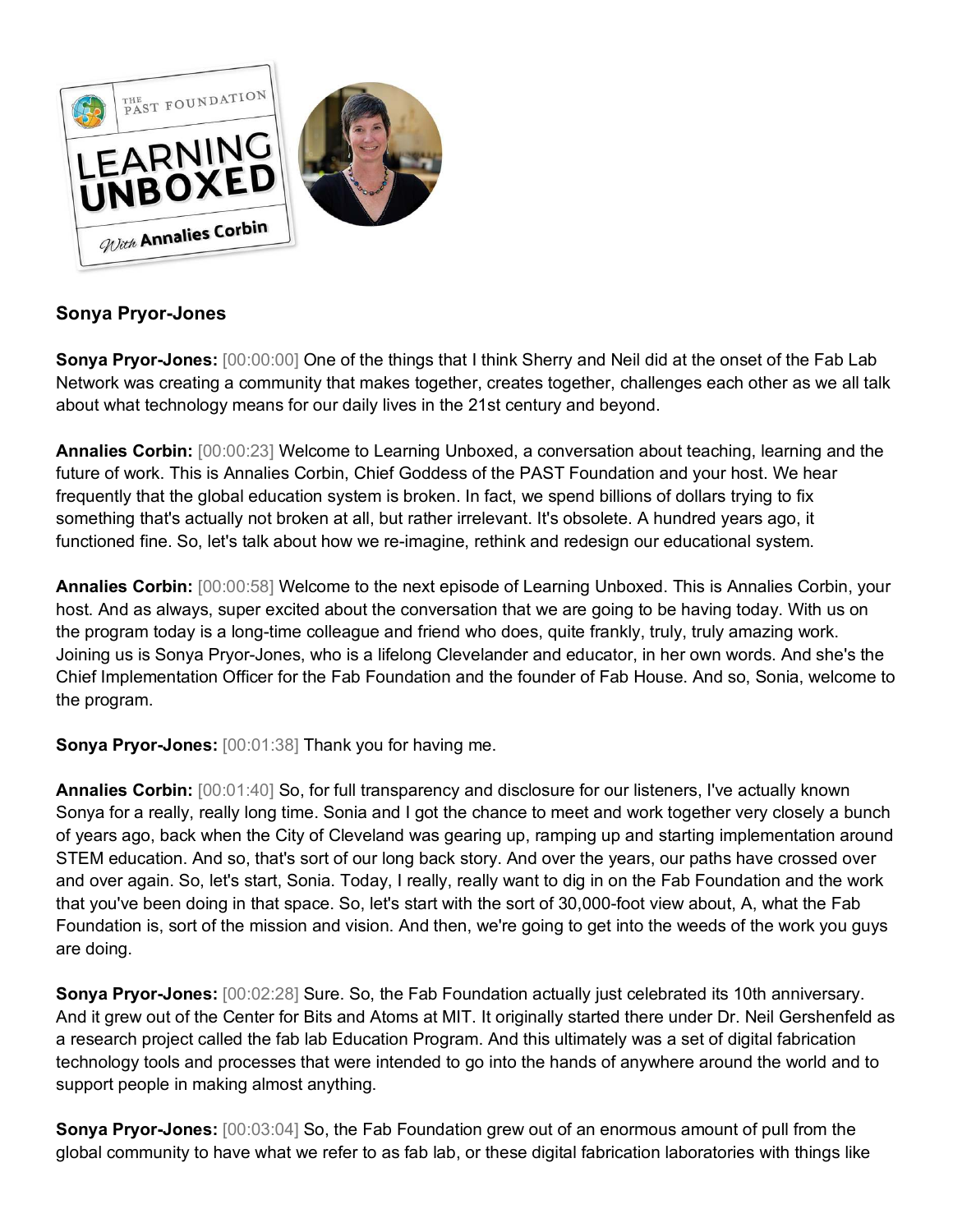3D printing, vinyl cutters, laser cutters, CNC's, and of course, software. The thinking of the Fab Foundation in our early group from MIT was that we wanted to democratize digital fabrication because we see these technological tools as tools for change. So, we wanted to get them in the hands of as many people as possible.

**Sonya Pryor-Jones:** [00:03:42] And so, when all of the polls came to MIT, it was more than they could handle and not really, you know, the core work of a research university. And so, they decided to start the Fab Foundation. And the Fab Foundation since that time has been supporting an international network of about 1,800 fab labs in over 100 countries around the world. So, we steward this network of fab labs since they are coming into play. We convene them. We share best practices. And then, we also support the development, procurement, installation of fab lab all over the world.

**Annalies Corbin:** [00:04:23] And just, you know, for our listeners who have a fab lab or a maker space, if you've never seen what sort of happens when you sort of add the strength and power of the MIT sort of backend program and thinking into a sort of a Fab Lab endeavor, it's something to behold. Now, it doesn't take away from maker spaces in general or traditional fab settings, but it's the resources that you bring to bear, I think, that are the key difference. Would you agree, Sonya?

**Sonya Pryor-Jones:** [00:04:59] Yeah, it really is the resources which really stemmed from the expert team of all of the folks who were the original architects of this work in the long line of history out of the media lab in the way that we think about technology and learning. I would also say it's the community. One of the things that I think Sherry and Neil did at the onset of the Fab Lab Network was to ensure that it wasn't just about the machine, but it was very much about these machines being technological tools or people. And so, they've really done a beautiful job with the help of many others all around the world in creating a community that makes together, creates together, challenges each other, right?

**Annalies Corbin:** [00:05:45] Yeah.

**Sonya Pryor-Jones:** [00:05:45] As we all think about what technology means for our daily lives in the 21st century and beyond.

**Annalies Corbin:** [00:05:52] And it is one of the things that over and over again, as we've worked in places, schools or communities that had a Fab Foundation, you know, Lab or the partnership and back into that network sort of approach, that is truly, truly the difference, I think, that you can see. And so, could we spend just a couple of minutes, Sonya, sort of talking about that?

**Annalies Corbin:** [00:06:13] Because I don't know the schools really or communities understand that if you choose to, "Hey, we're going to be part of this network and this offering", what that comes with. Because ultimately, that then gets to how do you train teachers and schools and to be able to use that effectively, which is really the heart of what we're going to talk about today. But I really want to make sure that folks who are listening, who have not seen this or don't have this understand truly what that resource means.

**Sonya Pryor-Jones:** [00:06:42] Yeah. And so, the way I like to talk about it is in, you know, terms that are familiar to all of us. It's like having a really big family, right? And I talk about this particularly from the perspective of our annual gathering shabbat, which is going on its sixteen year, Fab16 is coming up in Montreal this summer, where we all get together once a year for a week or so at a time to share practice, to learn about the latest, latest research and to learn about, you know, up and coming technology that could be utilized and integrated into our spaces.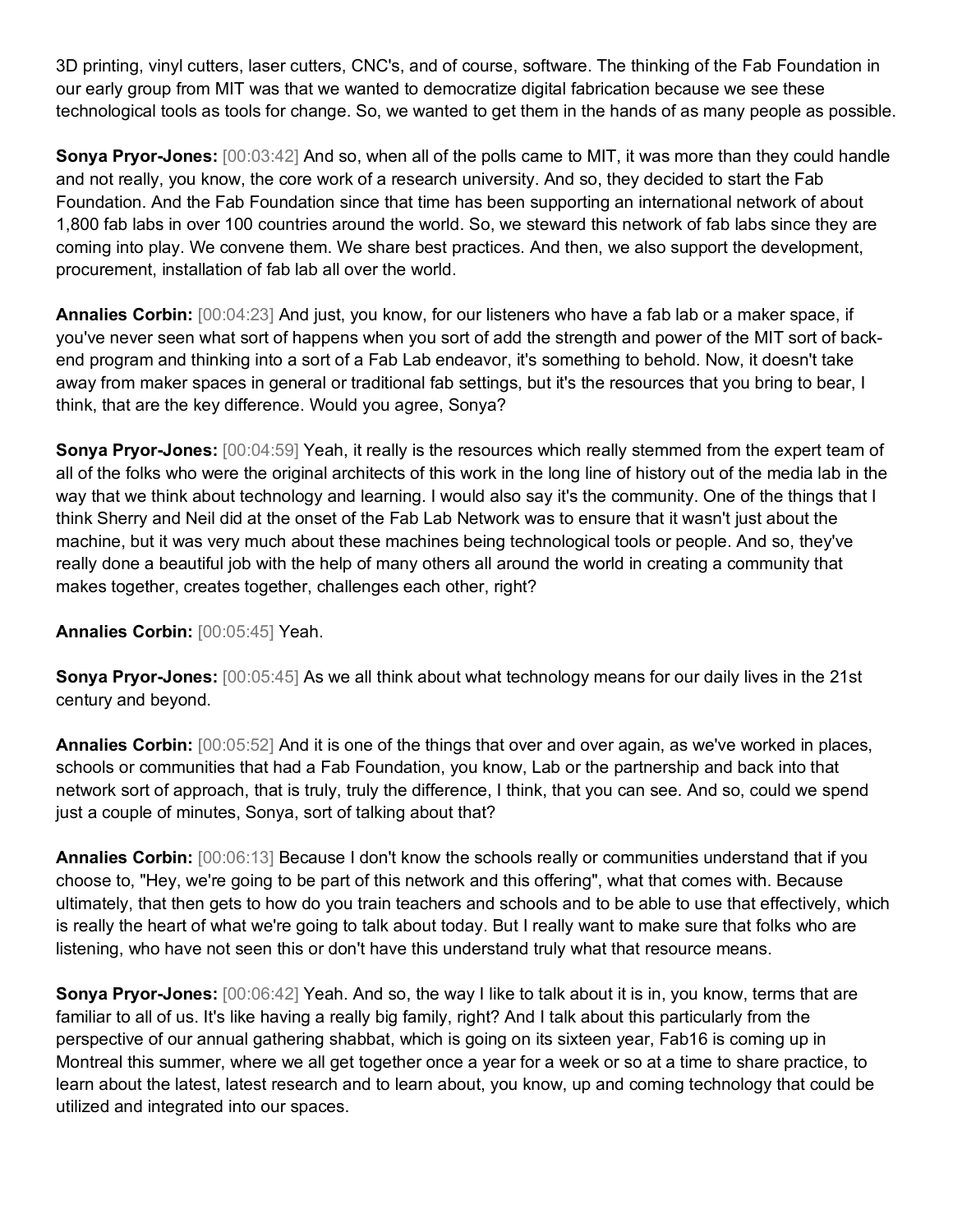**Sonya Pryor-Jones:** [00:07:21] And I always tell people, "If I go and see your family reunion each year, you find out who got married, who had a baby", right? But in this case, you're finding out what are the latest and greatest technologies and techniques. And you're continuing to make connections to more and more people in the network. And it really is about the connections. There's something really meaningful about technology and the ideas that people have. And that's really employing technology to expand those ideas, right?

**Sonya Pryor-Jones:** [00:07:53] When we think about technology in its most basic form, I love—someone said a few years ago, a pencil at some point was a form of technology. It was a way for us to expand our ideas and our thinking. The digital fabrication technology is the same. But when you are doing that with a group where you can challenge each other, where you could share practices, it becomes extremely powerful. And, you know, it starts to create an opportunity for you not to just connect in your local geography, but because it's an international network, you also have the opportunity to connect with people all over the world live at that conference.

**Sonya Pryor-Jones:**  $[00:08:35]$  And then, when you're not at the conference by way of the technology that's in your spaces. I mean, this morning, I spent a few minutes on a call with one of my favorite fab labs in Iceland and talking with them about some of the things that they're up to and they are doing. And just because of those connections and conversations, were able to exchange ideas, exchange resources. And that really create—or I think technology to do far more than it can do when it's just the one single space.

**Annalies Corbin:** [00:09:09] Absolutely. And that's definitely the thing that, you know, over the years as I've watched the work of the MIT fab labs that have been deployed and then, ultimately, the Fab Foundation and sort of the roll out of the resources, I guess, if you will, that have come with that that I have seen over and over again. And, you know, one of the things that's fabulous about the endeavor is the way in which, you know, users are able to connect into that network and not just share ideas and resources, but share best practices and lessons learned and, "Hey, we did this", but, "Hey, don't try this" or "If you try this, make this modification."

**Annalies Corbin:** [00:09:50] And at the end of the day, the network itself is the accelerator of the knowledge. And that's the thing that I've always truly loved about it. And add to the fact that the network is global, right? So, back to your point about, you know, you got to have a conversation this morning with Iceland, but, you know, these sites and these nodes, if you will, within the network, they're all over the world, a truly global endeavor.

**Sonya Pryor-Jones:** [00:10:13] Yeah. And it's funny you talk about accelerating the knowledge. I think the beautiful thing about the network and where we are in our maturity right now, the network is also able to create some new knowledge and new approaches and direction as well. And so, when we think about it, you know, you really do have the graph, you know, pop, then the graph roots all coming together to converge. And I think that brings a really different perspective about why research, you know, why technology?

**Sonya Pryor-Jones:** [00:10:45] Because we really get to connect in with the practitioners, who are doing the work on the ground every day, whether it's working in a school with students, trying to engage them around STEM or doing community-based works and trying to give people access to technological tools for social change and justice. So, it's really powerful.

**Annalies Corbin:** [00:11:06] It is. It's incredibly powerful. And quite frankly, the potential is endless. So, I love that aspect of it. So, Sonya, let's dig in a little bit because, you know, I'm a teacher, I'm an administrator sitting out there in the world. I'm listening to this thinking, "Well, I would really like to be part of that." So, let's say I go down the road and I engage in and be part of this endeavor and this network. So, talk to me a little bit about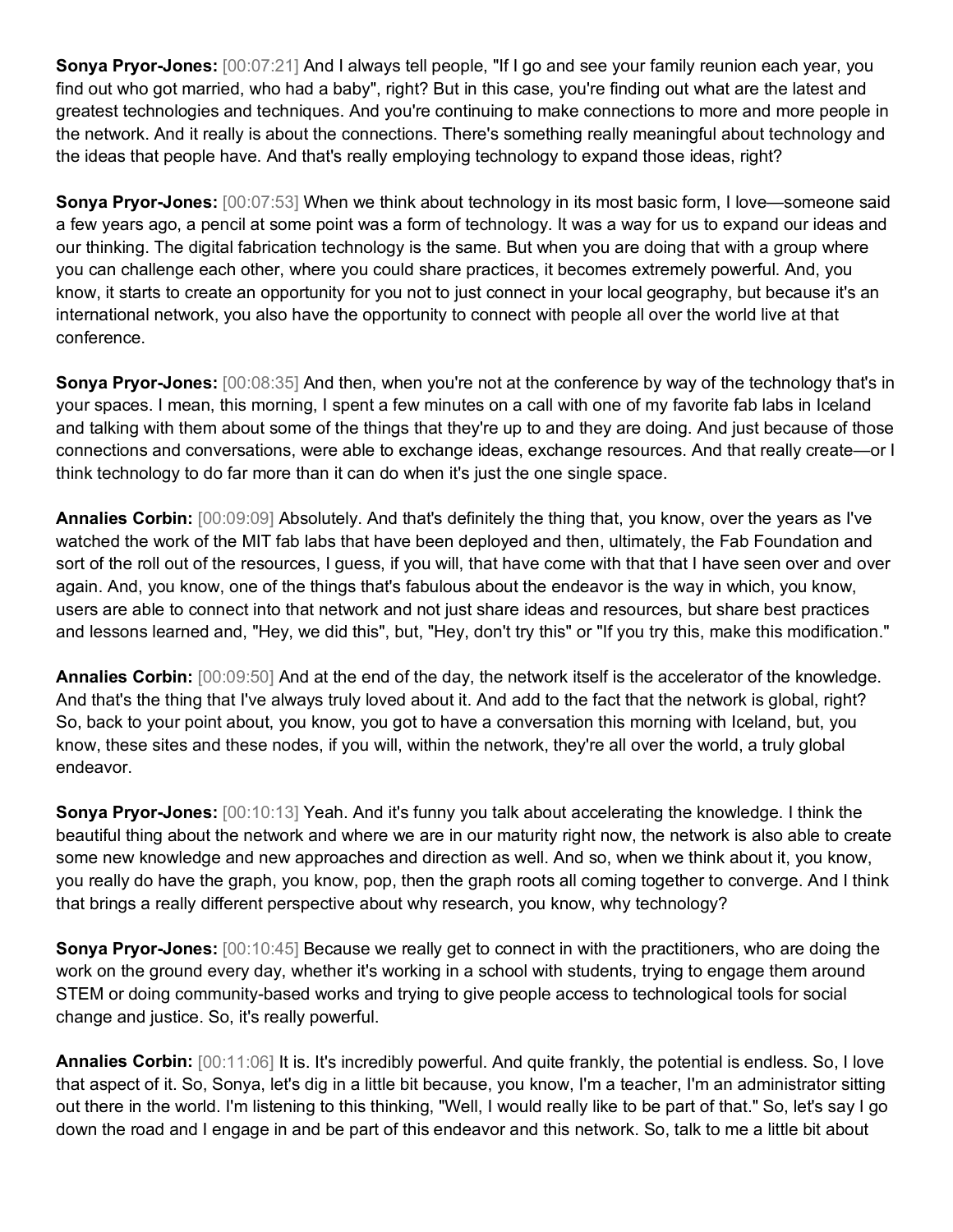how we go about on-boarding the folks who are going to be using and teaching in this amazing technological space.

**Annalies Corbin:** [00:11:42] But how do we ensure that it's not something that just gets used here and there and it only gets used, the learnings and the teachings that are restricted to the build space and don't actually sort of filter through all the day-to-day teaching and learning in a place? Because in my mind and you and I have had this conversation many times before, the true value of all of this is how it changes the day-to-day practice. It's a cultural shift that happens in learning environments when you tackle some of these pieces and you make it part of your every day. So, how is it that the Fab Foundation makes that happen?

**Sonya Pryor-Jones:** [00:12:22] Yeah. And, you know, I always say we are a community. So, the Fab Foundation is not doing it alone. We steward this network. But there is—so, I think one of the best things that a school or an education community could do if they decided to take this journey is to truly opt in. And so, don't just go buy all the stuff, right?

**Annalies Corbin:** [00:12:46] Right.

**Sonya Pryor-Jones:** [00:12:46] But to truly opt in-

**Annalies Corbin:** [00:12:46] Yeah, don't do that. Please don't do that. Because then, you're going to either have to sit there or you're going to go, "Who can help us?" And we're going to say, "Call Sonya."

**Sonya Pryor-Jones:** [00:12:58] So, I think to truly opt in is to first learn about the community, right? And then, learning about the community, what will happen for you is shining examples will be listed up in terms of people who are similar to you trying to tackle the same kind of problem or issue. And there are—you know, when you look at our work, I would say the most rapid growth that we've seen has quite frankly been US-based labs focused on education. But some of that is K-12 formal and some of that is informal.

**Sonya Pryor-Jones:** [00:13:33] But because we are all still pushing at improving STEM, you know, for academic or career for just citizenship in this country, we have seen a ton of investors and individual, schools and the teachers, even say, "Okay, maybe this particular faith can be the opportunity for me to go from theory and give my kids some real hands-on practices and ways that they can learn what it is that we're trying to teach." And so, I think it's about opting in. You know, you investigate the network, you get to know other schools who have been there, done that, definitely learn all of their failure.

**Sonya Pryor-Jones:** [00:14:13] And then, I think it becomes about going through the proper design, you know, experiences. And the Fab Foundation can help you with that in just figuring out, "Okay, how do I design the space and our principals around this space and our curriculum on instruction, how we're going to support teachers in adoption in order to maximize the use of the fab lab?" And this is how it works. It's heavy-lifting, right?

**Annalies Corbin:** [00:14:39] It is, yes.

**Sonya Pryor-Jones:** [00:14:40] And so, for people who don't want to make the investment long term, they're not going to see the benefit.

**Annalies Corbin:** [00:14:46] Right. So, let's talk a little bit about—so, we've made the commitment, we've made the investment. We're running down that road. And now, I want to sort of pull apart the piece that you're talking about, the professional development component. You know, when folks go and they take a look at the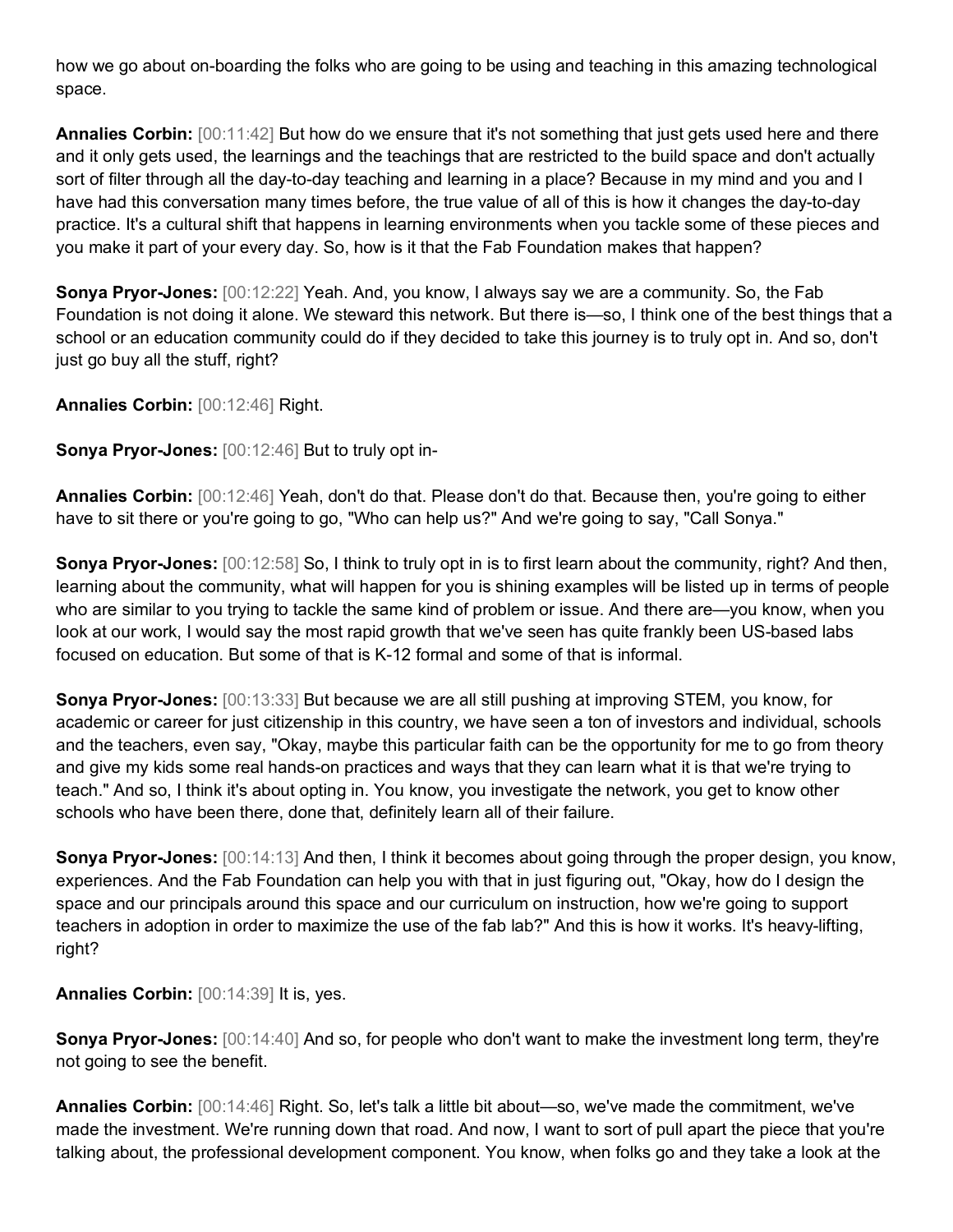Fab Foundation website—and we will have all these links and resources for our listeners are posted. But, you know, some of the things that they're going to see when we get there is something called the Fab Academy and the Bio Academy and the Fabric Academy, which that one, I truly love, by the way, and you know, the SCOPES-df.

**Annalies Corbin:** [00:15:22] And so, how do I, as a teacher or a school, sort of unpack the breadth and depth of what that offering is or even the academy piece of the career lab, right? So, how do I unpack that and then, start to apply it into my community? What is the professional development component that look like? Because I can tell you, Sonya, when I get asked about Fab Foundation all the time or putting in a fab lab, the first thing everybody asks me is, "Okay, but what's the professional development for this look like?" Because to your point, I think people, especially folks who haven't lived for a period of time in that sort of making space, and I use that term very loosely, they're terrified of it.

**Sonya Pryor-Jones:** [00:16:07] Yeah. You know, you raise a really good question and quite frankly, something that we're getting better at in terms of how do we really invite others in who aren't in the know, right? And, you know, you referenced it at the top of the call. You know, people like myself and you, we've been having these conversations about STEM, about fab labs and maker spaces for over a decade. And so, it's easy for us to have sort of tunnel vision and forget that there are thousands of school teachers, thousands of students and thousands of people, even people in my own family who still don't quite know what we're talking about, right?

**Sonya Pryor-Jones:** [00:16:46] And so, what I have found, just in general terms, to be the best way to bring people in is to show them. Sometimes, it's a simple demonstration, right? You know, you don't have to have all of the things, but maybe you've got a small R. Dimino or maybe you've got a 3D printer or maybe you've that an artifact that you're wearing. You know, right now, today, I'm wearing a pair of 3D-printed and assembled earrings because it's a conversation starter, right?

**Sonya Pryor-Jones:** [00:17:19] It's a way for people to connect with something that's familiar to further understand. So, that's just, you know, in general terms about how we bring others in. I think we also have to do a better job of finding the champions that are parts of other networks that we can help to educate. And then, they know how to take it back to those communities or how to build the bridges. And that's something that, you know, we've done a lot of time thinking about and talking about.

**Sonya Pryor-Jones:** [00:17:51] There are some great examples of this. I also had a chance to talk with one of our board members, Blair Evans, who's in Detroit, who does a lot with his fab lab as it relates to social justice issues. So, he's bringing the community organizers in and teaching them digital fabrication and putting them through Fab Academy. And so, now, that technological tool landed with their social justice expertise, allows for them to go to those communities and bring them on board.

**Sonya Pryor-Jones:** [00:18:25] Now, when it comes to the professional development, taking advantage of some of our organized opportunity is as simple as just raising your hand and saying, "Hey, I'm interested." Fab Academy runs every year. In fact, it just started a couple of weeks ago. It runs about six months. And, you know, people are able to take Fab Academy in as long as they have a local space, where they can also do the hands-on work. The rest of the work happens online. Fabric Academy will start again in September. So, all of the academy options have a regular calendar and people can just go to the website, sign up and participate there.

**Annalies Corbin:** [00:19:06] And you don't have to—to be clear, because I know folks are thinking, "Oh, my God, that sounds awesome", but I don't have an official MIT-set up fab lab, but I have a fab lab. I have an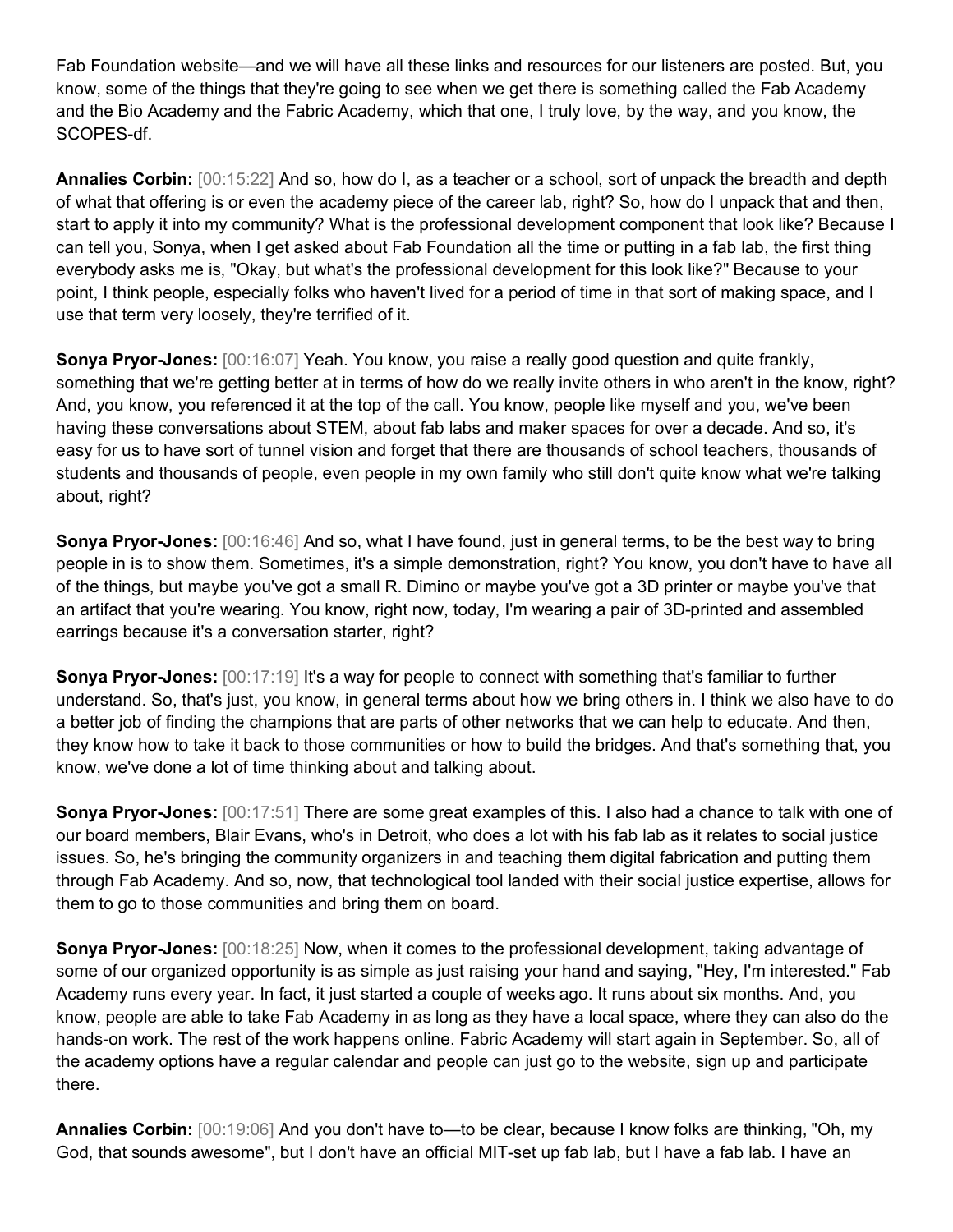advance or maybe not so advanced maker space. But you don't have to have that to opt in. You can still be part of one of these various Fab Academy opportunities to sort of up-skill yourself and take that into your community, your school. You don't have to have the big full versions, correct?

**Sonya Pryor-Jones:** [00:19:38] Well, actually, let me kind of go back into that. You can opt in to be a part of the Fab Lab Network and the fab lab community. That is open. We are open. We look for people to opt in. And we understand that everybody can't do the full inventory at once or they may have some slightly different needs at their community level that requires them to think differently about the inventory. Now, with Fab Academy however, you do need access to all of the materials of a fab lab because that's the protocol that's followed in that course curricula. Because the goal of that course is to teach you how to utilize and take advantage of every tool and every capability that makes—that's available in a fab lab.

**Annalies Corbin:** [00:20:29] Perfect. Perfect.

**Sonya Pryor-Jones:** [00:20:29] And so, in that particular case, you do need to have access to a fab lab.

**Annalies Corbin:** [00:20:34] Correct. But it could be your local community fab lab if one exists. If you don't have one in your school, but you want to learn all these pieces, it doesn't have to be—you can get access in a variety of different ways, depending on what your local resources are.

**Sonya Pryor-Jones:** [00:20:50] Absolutely.

**Annalies Corbin:** [00:20:50] Perfect.

**Sonya Pryor-Jones:** [00:20:50] I mean, at this point, we've got 1,800 fab labs around the world. There's usually something near you, a fab lab near you. Now, the fab labs that engaged in Fab Academy, they go through a process to become eligible to teach and support Fab Academy students because it is intensive and it is something that you have to be prepared to do. You have to be—you know, the instructors have to be prepared. The local community has to be prepared. And you, the individual student, has to be prepared. Now, one of the ways that we're thinking differently about that specifically for teachers is not by way of Fab Academy.

**Sonya Pryor-Jones:** [00:21:32] Now, we have several pieces that have taken Fab Academy. And that population has grown over the last couple of years. But our sub-project with fabrics that I mentioned earlier is all focused on supporting cases. So, educators are integrating digital fabrication in the classroom. And that looks a little different. It's not a standalone course that you go, hey, but instead, our portfolio of services is really about coming to you, understanding your space, understanding your student community. Quite honestly, you and I have both worked in schools, some of it is understanding your school policies, right?

## **Annalies Corbin:** [00:22:11] Absolutely.

**Sonya Pryor-Jones:**  $[00:22:11]$  In terms of how you can get this—how you could best introduce this and begin to adapt it. It is not always wholesale. And so, we think about our work with teachers a little bit differently. Some of that's a little bit more organic. And our sub-project is newer versus Fab Academy, which has been around and you know, a little bit more tried and true.

**Annalies Corbin:** [00:22:35] Yeah. No, absolutely. Because those are exactly the sort of questions that, you know, I have schools, teachers, community members asked me from time to time. And so, you know, I would thank you for that because I wanted to dig into a little bit of details because I know that's what people are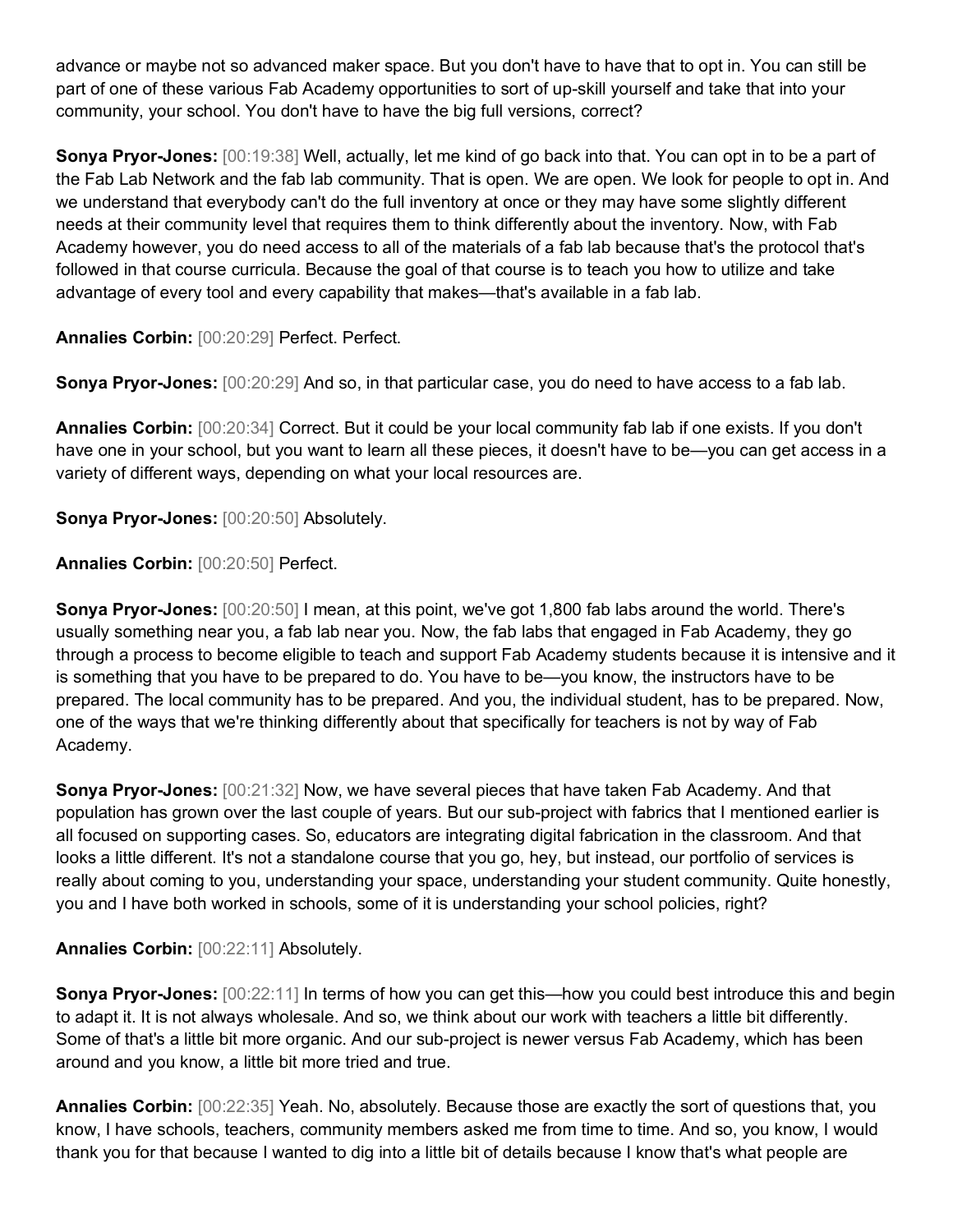saying and they're thinking, so I thought, let's just grab that and run with those answers to those questions. So, I have two follow-up questions to the piece we just talked about. So, the first one is, how do you know this works?

**Annalies Corbin:** [00:23:04] I mean, what and how do you actually measure the tangible impact for a school who says, "Hey, I want to do this thing, we're going to invest in the infrastructure and the technology and we're going to commit, we're all in"? Because I know you've been doing a lot of work in this space, so I really want to give the opportunity to sort of talk about what you've learned. So, there's always this question around fidelity to process and how do we know that the endeavor is actually working? So, how is it that Fab Foundation is tackling that? What does that look like for you guys?

**Sonya Pryor-Jones:** [00:23:35] Yeah. Yeah. And that's evolving and changing as well because we truly are a living, working organization. And, you know, I like to tell people when we think about our work, it's always about continuous improvement, how we know it's working, show that in a couple of different ways. You know, we're very similar to many other organizations where we are doing, you know, a mixed method of qualitative and quantitative data collection.

**Sonya Pryor-Jones:** [00:24:05] We actually did a significant project with the PAST foundation with our subproject, where we went in-depth with teacher interviews and feedback, doing interviews and feedback, also activation in the actual classrooms to see what shift or change would take place, what teachers and students had been introduced to. Not just the digital fabrication tools, but also some of the theoretical background and approaches that we believe best situate the fab lab work. So, we've done some of that work.

**Sonya Pryor-Jones:**  $[00:24:40]$  And then, there are also just tons and tons of individual stories of success, you know, from the student, you know, at the first school to have a fab lab who fell in love with it at 14 and is now traveling all over the world, opening up fab labs and seeking other educators. From the rural community in Pennsylvania, where we've got now a whole body of young people with learning differences that have just done a tremendous amount of work with integrating the social work support for those young people and their academics in the fab lab. And now, these kids are seeing behavior changes, attendance changes, and also post-secondary changes.

**Annalies Corbin:** [00:25:29] That's fabulous.

**Sonya Pryor-Jones:** [00:25:29] And so, a lot of those kinds of rich stories for young people in classrooms. And then, also financial investment. You know, there's something to people continuing to invest in digital fabrication for K to 12. And we're starting to see more and more state-provide investment for their public schools as well as school districts almost investing their entire district resources to support these kinds of spaces as well. So, those are just some of the pieces of evidence that we have that it's working.

**Annalies Corbin:** [00:26:07] Yeah. And it's absolutely fabulous. And I didn't ask that question because we were going to have you, you know, sort of necessarily tap on to the PAST piece. But, you know, in full transparency for our listeners, yes, we did some work in that space with Sonya, but I really—but it is important because, you know, to your point, as communities or districts start to, you know, make the financial investment, they want to understand how they know that it works.

**Annalies Corbin:** [00:26:33] So, I want to circle back around to a statement that you made earlier about one of your practitioners in Detroit and the relationship between the work happening in digital fabrication and social justice. This is going to be something that I think folks are really, really intrigued by. So, can you tell us a little bit more about that connection? Because I think that that's going to really resonate.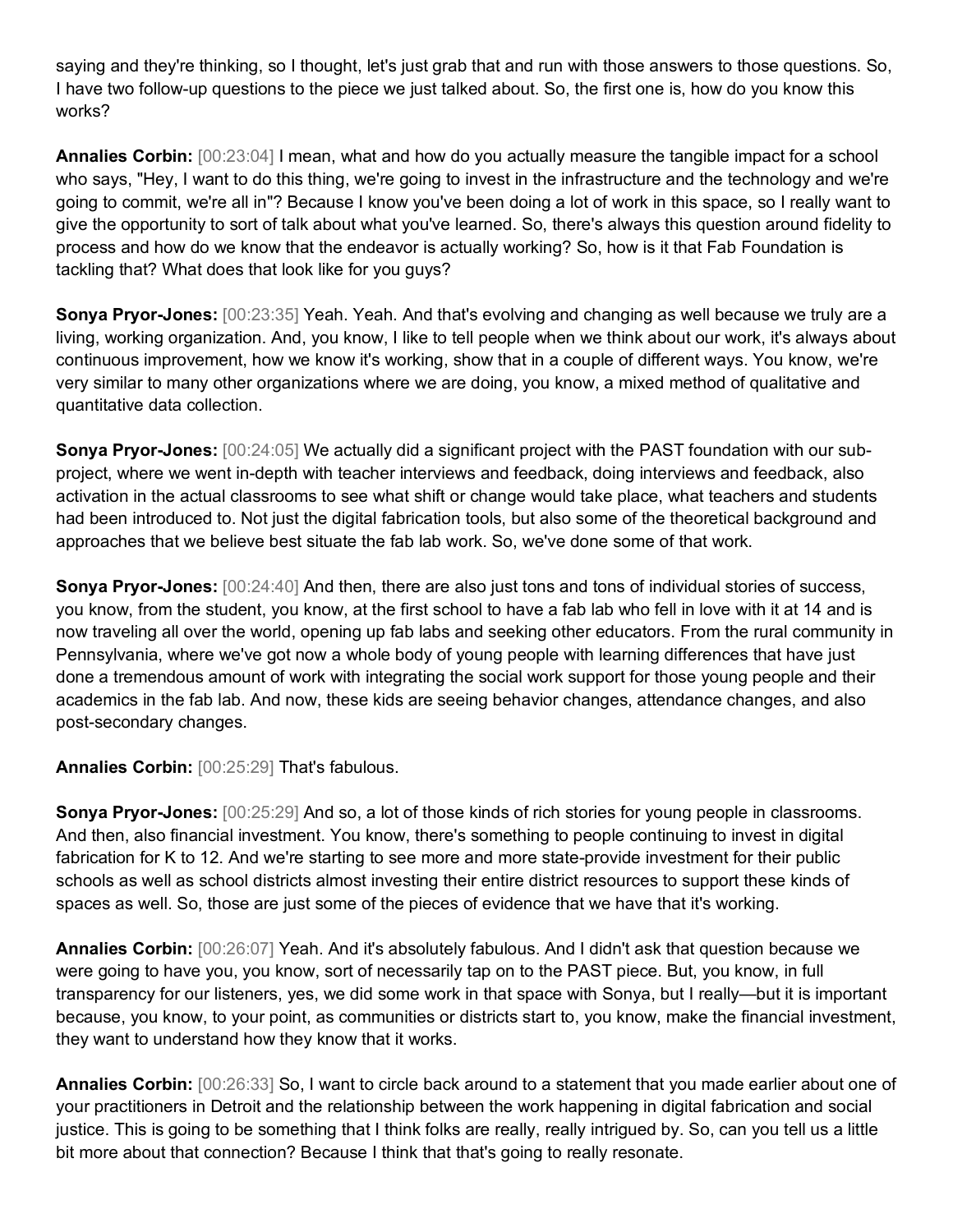**Sonya Pryor-Jones:** [00:27:01] Yeah. And so, I think a lot of the social justice work that we're trying to do in communities across the United States ties back to some of the very early elements of even the civil rights movement, right? Some of the thing that, you know, go as far back as Dr. King in terms of making sure that there are work opportunities for people, their housing, right? And, you know, Dr. King, one of my favorite quotes from him, he talks about the role of technology in making change, right?

## **Annalies Corbin:** [00:27:36] Yeah.

**Sonya Pryor-Jones:** [00:27:36] And we don't really think about him as a technologist or someone has thought about STEM. I think the same with the Stokes brothers of Cleveland, you know. Our Congressman Louis Stokes actually did a lot of the early work to ensure STEM opportunities and funding for people from all backgrounds in the United States. And so, I think a number of our civil leaders and social justice leaders have thought about the role that technology could play. And I think in the current times where we see people who work in the social justice way in using digital fabrication, it really is about equity, right?

## **Annalies Corbin:** [00:28:16] It is.

**Sonya Pryor-Jones:** [00:28:16] Like how do we ensure that this is not just one other area where people who are typically marginalized are left behind, right? And then, also, how do we equip people with understanding these technologies and tools so that they can start making changes and improvements in their lives right now today? And a lot of that, you know, is being prepared on the work still by, right? It's something unique when you can show up somewhere and have this design software in the screening skill set that a lot of other people may not have yet.

**Sonya Pryor-Jones:** [00:28:52] Also, how can you create opportunities for yourself through entrepreneurship/ And we're seeing that not just in the United States, but also in Mexico. There's a great story that our CEO likes to tell about the number of female entrepreneurs actually changing the trajectory of their entire family in Mexico, the small business incubation that's being supported by the fab lab.

**Annalies Corbin:** [00:29:20] Yeah. And we see and hear those stories over and over again as communities are wrestling with those very issues. And I'm thrilled to hear and have the opportunity to talk with you about it specifically as it relates to digital technology and maker spaces and that opportunity because I see the exact same thing as we travel through and we work in schools that have deliberately put pretty robust maker opportunities in communities and open them up to families and other community to be able to come in and participate in programming tied to that.

**Annalies Corbin:** [00:30:01] And it is very, very powerful. And it can be a game changer. So, I think that that's one of those pieces that is really easy, quite frankly, to celebrate and for us to collectively figure out how can we do more of. So, I also want to touch base a little bit. And one of the other pieces, when you were talking about the students with learning differences, I was really fascinated and I hadn't heard you share that piece before. So, thank you for that.

**Annalies Corbin:** [00:30:29] But as the sort of nation, so within the US and certainly, other parts of the world as well, are really sort of struggling and pushing more emphasis, much needed emphasis on social and emotional learning and opportunities for our students as it relates to not just students with learning differences, but students that are struggling in a whole host of varieties and ways. I think it's fascinating that there's a tangible tie that you can point to that's related to the notion of making and learning these digital tools. That's awesome.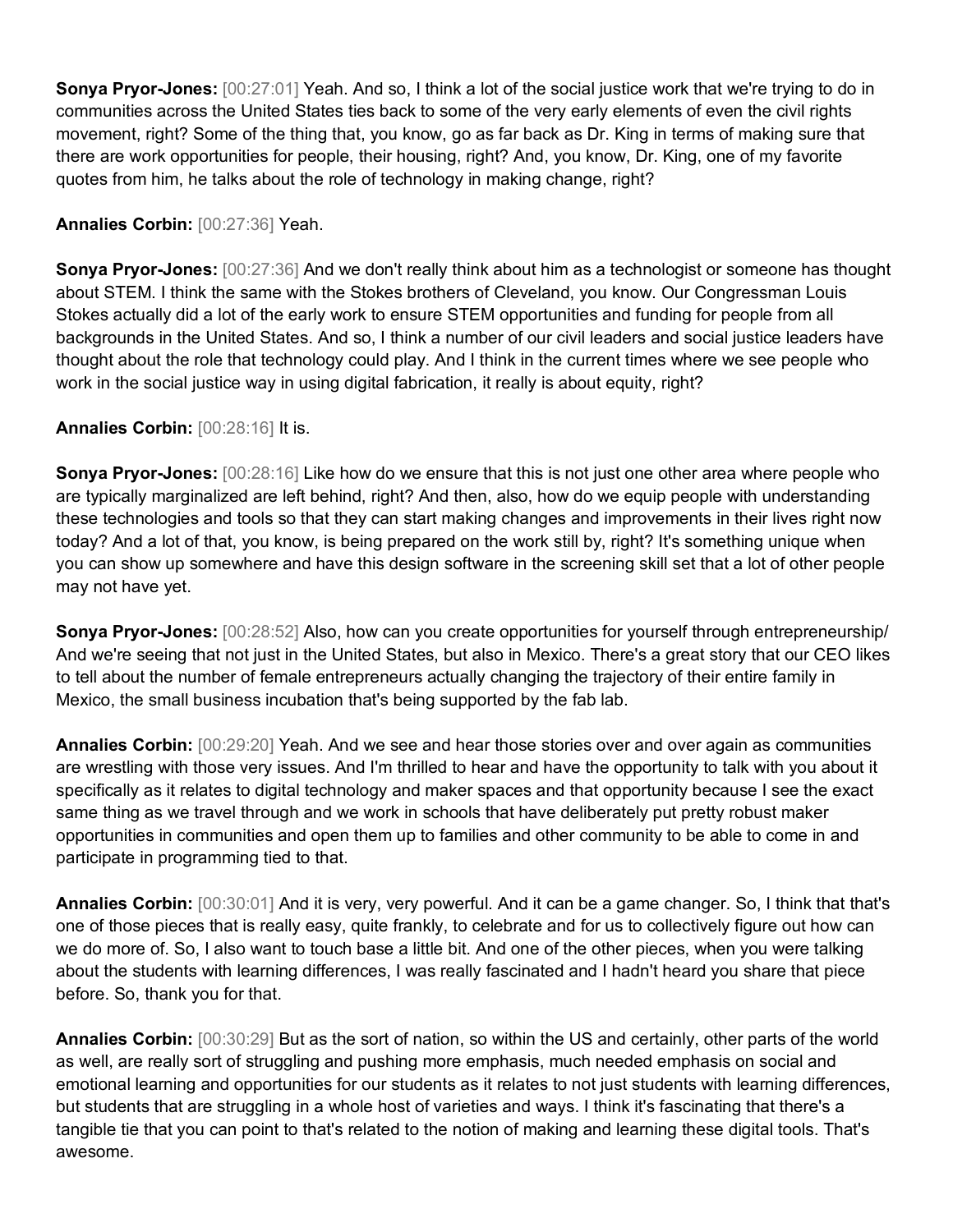**Sonya Pryor-Jones:** [00:31:05] Yeah. And it's really exciting, it's new. And our fab lab in rural Pennsylvania, IE1 is really leading the way on this. One of their campuses specifically focused on students with the range of IEP, right? Including some of the SEL components. And they started to integrate some of the therapies and work with social workers in the fab lab because they were finding this from some initial introductions of the space to the student population that they we're automatically seeing behavior changes around those students as to what they were instructed.

**Sonya Pryor-Jones:** [00:31:43] And so, they're in the middle of a significant research project around all of this. In fact, they'll be speaking at some of our upcoming meetings, our Fab16 conference to share the learning that they have for this. It's also through our SCOPES project, one of the things that we develop—and all of these resources are free and available from our SCOPES project. You can go on to our website, scopesdf.org, and you can find standards online, digital fabrication lessons for you. And you can also find some instructional materials there for you.

**Sonya Pryor-Jones:** [00:31:43] All thanks to the kindness of our funders that have been made available to educators. And one of the resources that we developed our Fab I Can Statements to give people a formative assessment framework that they can utilize in the classroom. And one of the things that we've been playing with is how to refine those statements with some of the SEL works that we know. And so, for young people as they create and make in a fab lab or maker space.

**Annalies Corbin:** [00:32:49] Yeah. Fabulous, fabulous resources. And again, we will make sure that we capture all of that and post those links to make it really easy for folks as well. So, I would be remised, Sonia, if we wrapped before we had a chance for you to share just a little bit. I know it's really early on, but I really would love to have you just give, you know, a couple minutes of the work you're doing with Fab House because that's one of your new things. And it is very, very important and meaningful to you.

**Sonya Pryor-Jones:** [00:33:21] Yes. Thank you. And, you know, when I was on that spread about social justice, I get so excited. Sometimes, not worrying is one thing, you know, my mouth is moving faster than my brain or the other way. But it is another, you know, element to that. So, Fab House is a project that I started working on last year. So, it was established in 2019. And the goal of that particular project is to bring digital fabrication to the heart of the neighborhood. The neighborhood is Glenville and Cleveland, Ohio.

**Sonya Pryor-Jones:** [00:33:56] This is a community that has all the stats, you know, in terms of that loss, in terms of the housing crisis that happened in Cuyahoga County, in terms of, you know, not having enough people born into some post-secondary opportunities and experiences. And this is the neighborhood that I actually grew up in. And so, my family decided that we would donate a home that we have in Glenville to the Fab House project.

**Sonya Pryor-Jones:** [00:34:24] And in this home, we'll be bringing a fab lab. And we will also maintain the residents in quarters upstairs so that I can invite all of my amazing colleagues from the Fab Lab Network to come to Cleveland periodically, live in the neighborhood, be a part of the community fabric and teach digital fabrication. And the goal here is neighborhood stabilization, but also bridging that technological divide.

**Annalies Corbin:** [00:34:53] And, you know, I know that, you know, in that vein of being humble, I'm going to put a call out on this one. So, it is as amazing as it sounds. And so, for those of you that are contemplating doing something that can be absolutely earth shattering for a community, I would recommend you look to Sonya's work in the Fab House project. It has infinite possibilities and it is so scalable and can be so meaningful for communities. And so, I, for one, am super, super excited to sort of see how it all unfolds. And I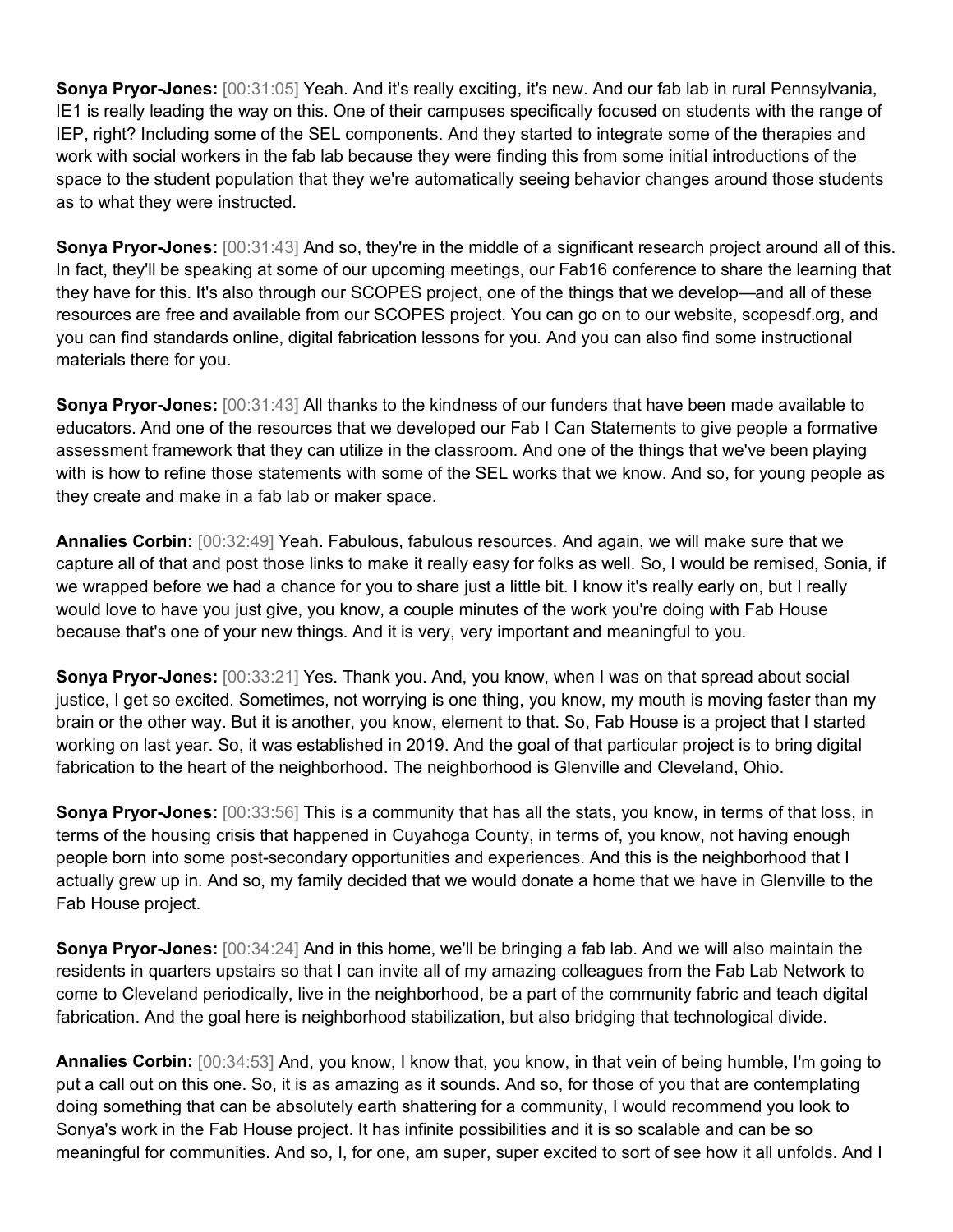know it's a passion project in part for you specifically. I saw some photos for the first time get posted in social media the other day and I was celebrating, I was cheering for you. So, I'm really, really excited about that.

**Sonya Pryor-Jones:** [00:35:50] Thank you. Thank you.

**Annalies Corbin:** [00:35:52] It's amazing. And I know that's very meaningful. So, I can't wait to see what comes from that. And I'm just super thrilled about the piece about having those network folks come in and do some time in residence, you know, as a give back both to the community but also to the bigger, broader community and network of learning. So, I think it will prove to be incredibly powerful.

**Sonya Pryor-Jones:** [00:36:16] We're really excited about the teaching and learning, but also the cultural exchange that's going to take place. You know, I always want to make sure I underscore that the people who come will have something to teach, but the Glenville residents will also have something to teach them. So, we're really excited about that.

**Annalies Corbin:** [00:36:34] Oh, they will. It'll definitely go both ways. So, I can't wait to talk to you about it after, you know, it's been doing its thing for a while. So, as we sort of wrap up, I always like to leave our listeners with sort of a last bit of advice that comes specifically from our guests. So, Sonya, if you're a teacher or administrator or somebody from a community out there who doesn't have, you know, fabrication or a digital technology maker spaces in their community, you really want to see that happen, what's your one or two pieces of advice as folks get started? What do you think is the most important steps for people to take to get them down this road?

**Sonya Pryor-Jones:** [00:37:16] Yes. I think, you know, that this is some of what we've even been doing at the organizational level and I often do for myself. And that is the first part. Understand your vision and your values, right? As a classroom teacher working with a group of kids, wherever you might be in the world, you enter that profession for a reason. There was something specific you wanted to give, a goal you wanted to accomplish.

**Sonya Pryor-Jones:** [00:37:42] So, stepping back and reflecting on the vision you have for your students and the values that are driving that vision, I think, are a really important first step to the road map. And then, on a more practical side, do your research. There are a number of organizations out here working to support educators and bringing digital fabrication and making into the classroom. Go search the website, read, follow people on social media and look for individuals who are out there doing the work.

**Sonya Pryor-Jones:** [00:38:17] Not just in exact situations like your own, but I think also situations that feel really uncomfortable and out of the box because I think in those places, you can learn new ways to think about how you might incorporate this in your keeping and in your classroom. The other thing I would say is don't feel like you have to know and understand all this technology on your own. That's a really important piece of advice for classroom teachers in particular. Understand that there are people in community that you can partner with.

**Sonya Pryor-Jones:** [00:38:53] You are the expert at teaching and learning and they might be the expert in that particular piece of technology. When you partner together, you will get what you need to move your students toward. So, don't feel like you have to have all the answers and also be comfortable in struggling and fumbling with your student because we are living in a world where our young people have tons of food, equipped with a lot of baseline knowledge that will help get through some of this technology as well.

**Annalies Corbin:** [00:39:21] Absolutely. That is so very, very true. Well, Sonya, thank you so very much for joining us today and giving us your time, your expertise, and we look forward to all the great things yet to come. So, thank you again.